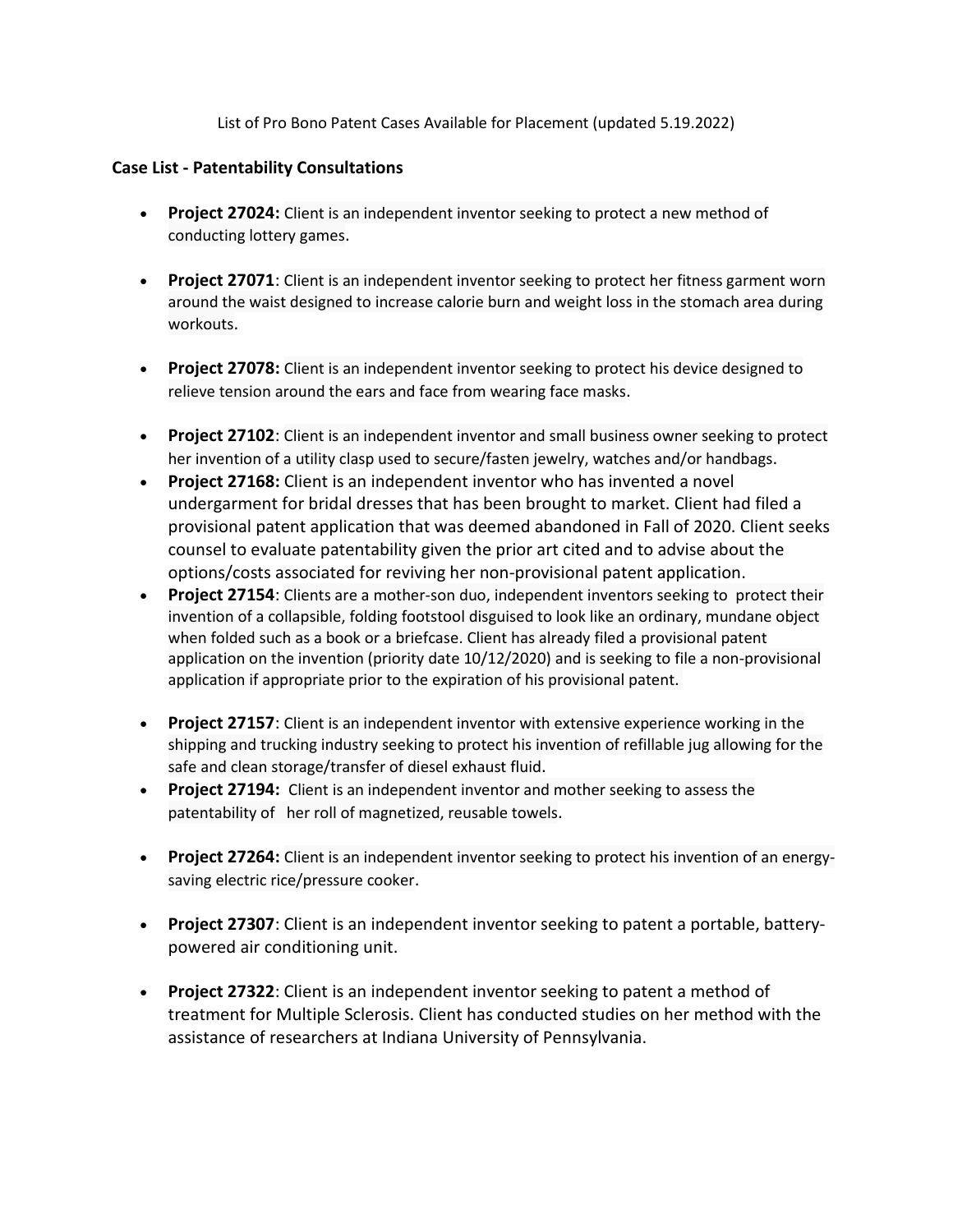- **Project 27372**: Client is an independent inventor seeking to patent a sanitary pad for young girls that features a "leak indicator" informing the user when it is time to change pads.
- **Project 27406:** Client is an independent inventor seeking to protect his system of detecting leaks in oil transport pipes and thereby and prevent environmental damage. The client has filed a provisional patent application for this system.
- **Project 27411:** Client is an independent inventor seeking advice on the patentability of a system to neutralize airborne viruses using a fan and UV lights.
- **Project 27427:** Client, a disabled combat veteran, seeks advice on the patentability of his build your own pipe system and method for the vaporization of medical marijuana